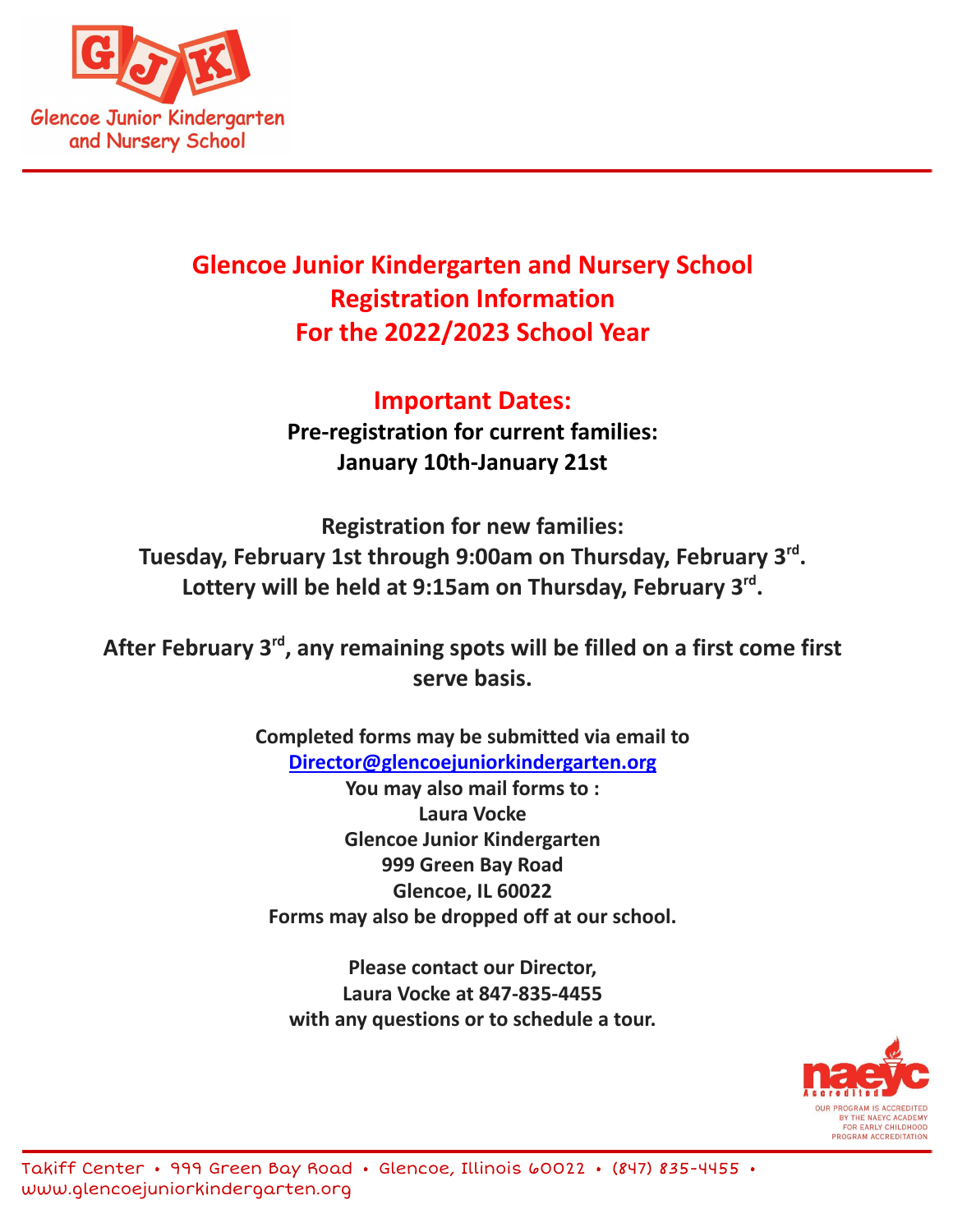

# **Glencoe Junior Kindergarten 2021/2022 Class descriptions**

### **Playtime Partners**

This fun, interactive class is designed for toddlers and their parents/caregivers. Each class, the teacher intentionally sets up the classroom to touch upon the unique needs of toddler development, while enhancing their social exploration. Toddlers and parents/caregivers will be engaged in various activities including fine and gross motor activities, art, sensory, pretend play, and music. The interactive music time will incorporate props, instruments and movement activities for children and their parents/caregivers.

# **Who:**

Children who have turned 12 months and are not yet 24 months by September 1, 2022 **Schedule:**

Tuesday and Thursday: 9:15am -10:15am Monday and Wednesday: 9:15am -10:15am

# **Two-day 2's and Three-day 2's**

Our two-year-old program is designed for children who are ready for independent play time with peers. Classes incorporate activities that foster age-appropriate development and encourage learning through play. Children engage in art, sensory experiences, gym time, music, and other activities. At the beginning of the school year, classes are staffed to assist children with separation from their parents. Each class has two teachers and an aide at the beginning of the program.

Children can attend 2, 3, or 5 days by registering for both classes.

If registering for more than one class, please list them in order of priority on the registration form. **Who:**

Children who will be two by September 1, 2022 **Schedule:**

Two-day 2s: Tuesday and Thursday: 9:15am -11:15am

Three-day 2s: Monday, Wednesday, and Friday: 9:15am-11:15am

Lunch Bunch is also offered on select days for parents who wish to keep their children at school until noon.

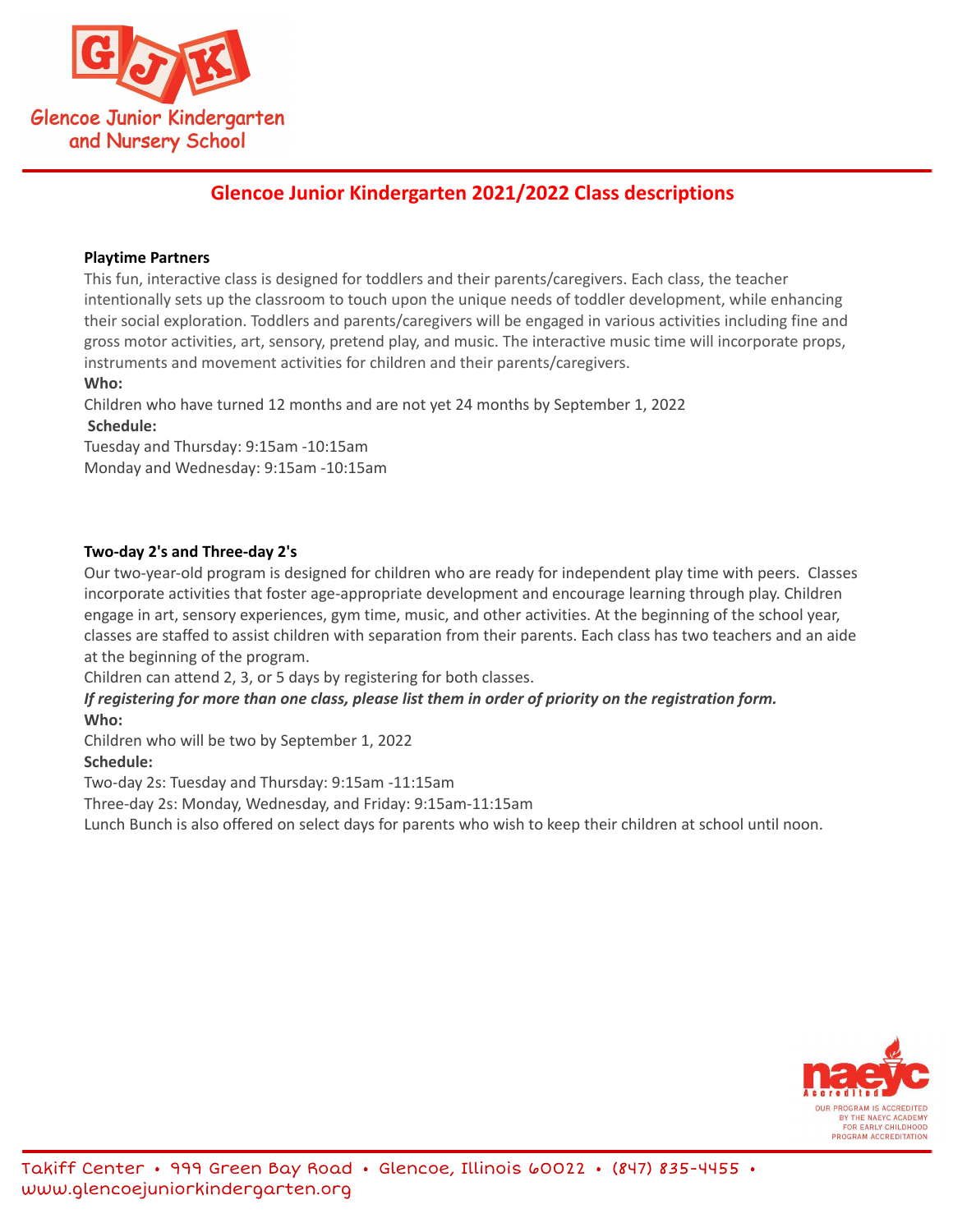

# **Five-day 3's**

Our three-year-old program provides a rich learning environment for children in a play setting. Children will discover their world through science, math, early literacy, block play, gross motor activities, art activities, and much more. The main goals of our three-year-old program are to encourage positive peer interactions and foster strong self-esteem. Children are taught, through example, to interact with their peers and are encouraged to negotiate interactions with others. Children do not need to be fully toilet trained by the beginning of the school year.

#### **Who:**

Children who will be three by September 1, 2022

#### **Schedule:**

Monday-Friday: 9:00am -11:30am Enrichment classes are offered on a lottery basis to supplement our three-year-old program from

11:30am-1:00pm

#### **Junior Kindergarten**

Our four-year-old class meets for four hours a day and is filled with rich, junior kindergarten experiences. Learning through play, we explore the joys of math, science, art and music, while also creating a literacy rich environment that promotes pre-reading skills and experimentation with letter-sound recognition. Through collaboration, children learn the value of teamwork and cooperation.

Class activities are designed to prepare students for kindergarten. All of our fours participate in small group learning, or "pull outs", with our Kindergarten Readiness specialty teachers. Lessons are focused on strengthening skills in the areas of literacy, math, and science.

We include a hot, prepared lunch. In addition to the socialization and language development that occurs at mealtime, children are learning to manage their time during meals, a necessary skill for kindergarten.

Our goals for children completing the four-year-old program are:

- gain an age-appropriate academic foundation
- foster a love of learning
- encourage respect for self and others
- build great self-esteem

#### **Who:**

Children who will be four by September 1, 2022

#### **Schedule:**

Monday-Friday: 12:00-4:00pm; Flexible pick up time available

Enrichment classes are offered on a lottery basis to supplement our JK program 10:30-12:00pm